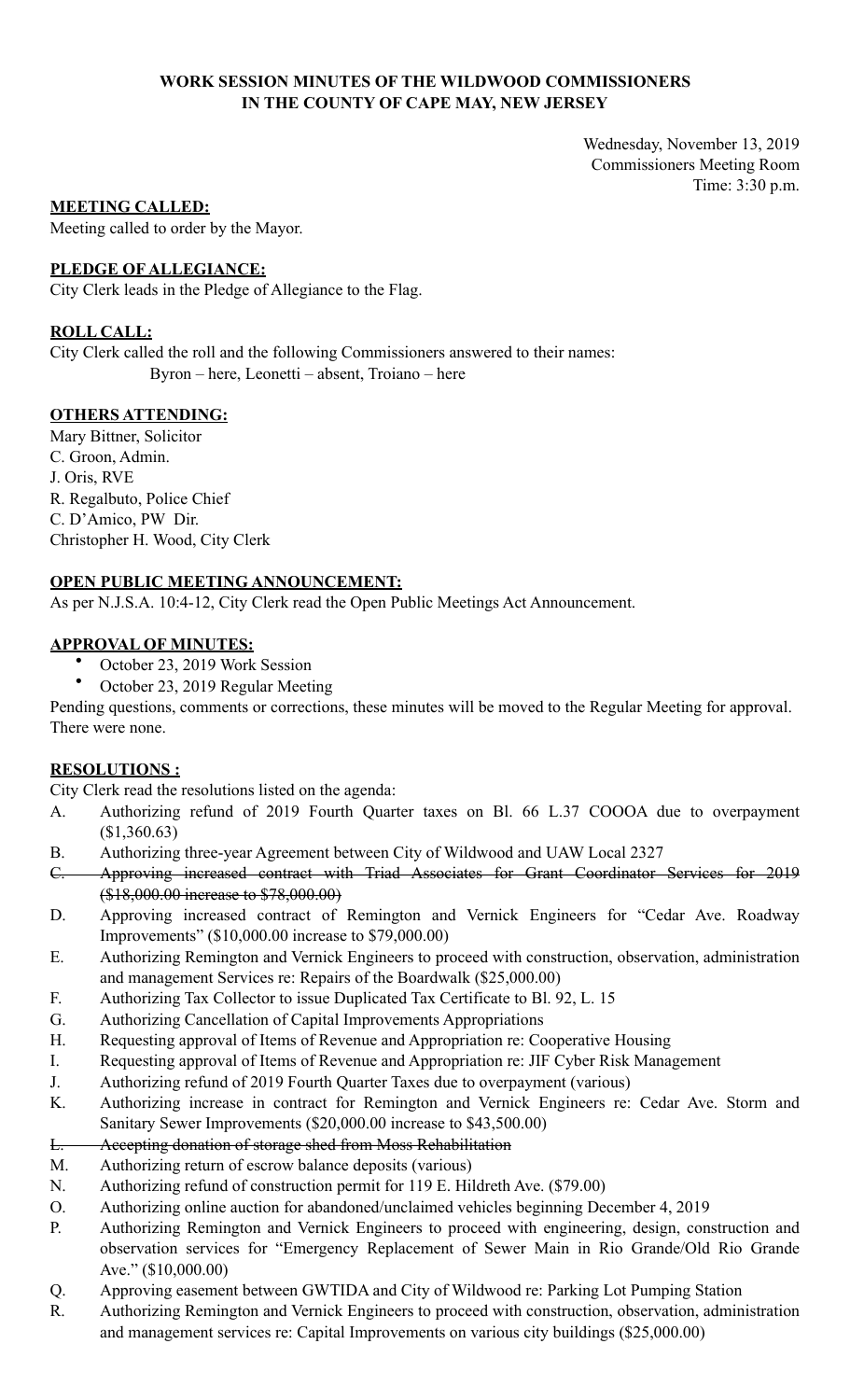- S. Authorizing Transfers between Budget Appropriations
- T. Authorizing Shared Services Agreement between City of Wildwood and Cape May County re: County Health Dept.
- U. Approving contract for lease of copiers and printers
- V. Authorizing appointment to GWTIDA Board (J. Murray)
- W. Authorizing payment of bills in the amount of \$3,774,156.99 dated November 13, 2019
- X. Authorizing filing of all reports and other data contained in this agenda

# **ADDITIONAL RESOLUTION(S)**

I. Authorizing Capital Budget amendment

# **ORDINANCES:**

- 1153-19 Amending the City's ordinances re: Fees for Bulk Trash Pick-up **(SECOND READING/PUBLIC HEARING/ADOPTION)**
- 1154-19 Amending various fees re: Special Events **(INTRODUCTION/FIRST READING)**
- 1155-19 Amending Ordinance No. 1047-16 re: Public Works Building Project **(INTRODUCTION/FIRST READING)**
- 1156-19 Amending Ordinances No. 1079-17 & 1118-18 re: Pacific Ave. Flood Remediation **(INTRODUCTION/FIRST READING)**

# **APPLICANTS:**

- Bingo Application, American Legion Post 184, various dates 2020
- Raffle Application, American Legion Post 184, December 13, 2019

# **NEW BUSINESS:**

None

# **REPORTS:**

- Engineer's Report On file in the Engineer's Office.
- Best Practices The City Clerk announced that the City met the criteria to receive 100% of its state aid.

# **EXECUTIVE SESSION:**

None

**ADJOURNED:** There being no further business to be discussed, this Work Session was adjourned at 3:37 p.m. Remarks as typed highlighted not verbatim as to subject matter.

MOTION: Byron SECONDED: Troiano

ROLL CALL: Byron – Yes, Leonetti – Absent, Troiano – Yes

# PETER BYRON, COMMISSIONER

 $\mathcal{L}_\mathcal{L} = \mathcal{L}_\mathcal{L} = \mathcal{L}_\mathcal{L} = \mathcal{L}_\mathcal{L} = \mathcal{L}_\mathcal{L} = \mathcal{L}_\mathcal{L} = \mathcal{L}_\mathcal{L} = \mathcal{L}_\mathcal{L} = \mathcal{L}_\mathcal{L} = \mathcal{L}_\mathcal{L} = \mathcal{L}_\mathcal{L} = \mathcal{L}_\mathcal{L} = \mathcal{L}_\mathcal{L} = \mathcal{L}_\mathcal{L} = \mathcal{L}_\mathcal{L} = \mathcal{L}_\mathcal{L} = \mathcal{L}_\mathcal{L}$ 

 $\mathcal{L}_\mathcal{L} = \mathcal{L}_\mathcal{L} = \mathcal{L}_\mathcal{L} = \mathcal{L}_\mathcal{L} = \mathcal{L}_\mathcal{L} = \mathcal{L}_\mathcal{L} = \mathcal{L}_\mathcal{L} = \mathcal{L}_\mathcal{L} = \mathcal{L}_\mathcal{L} = \mathcal{L}_\mathcal{L} = \mathcal{L}_\mathcal{L} = \mathcal{L}_\mathcal{L} = \mathcal{L}_\mathcal{L} = \mathcal{L}_\mathcal{L} = \mathcal{L}_\mathcal{L} = \mathcal{L}_\mathcal{L} = \mathcal{L}_\mathcal{L}$ 

 $\mathcal{L}_\mathcal{L} = \mathcal{L}_\mathcal{L} = \mathcal{L}_\mathcal{L} = \mathcal{L}_\mathcal{L} = \mathcal{L}_\mathcal{L} = \mathcal{L}_\mathcal{L} = \mathcal{L}_\mathcal{L} = \mathcal{L}_\mathcal{L} = \mathcal{L}_\mathcal{L} = \mathcal{L}_\mathcal{L} = \mathcal{L}_\mathcal{L} = \mathcal{L}_\mathcal{L} = \mathcal{L}_\mathcal{L} = \mathcal{L}_\mathcal{L} = \mathcal{L}_\mathcal{L} = \mathcal{L}_\mathcal{L} = \mathcal{L}_\mathcal{L}$ 

ANTHONY LEONETTI, COMMISSIONER

ERNEST TROIANO, JR., MAYOR

ATTEST:

CHRISTOPHER H. WOOD, CITY CLERK

DATE MINUTES APPROVED: CHRISTOPHER H. WOOD, CITY CLERK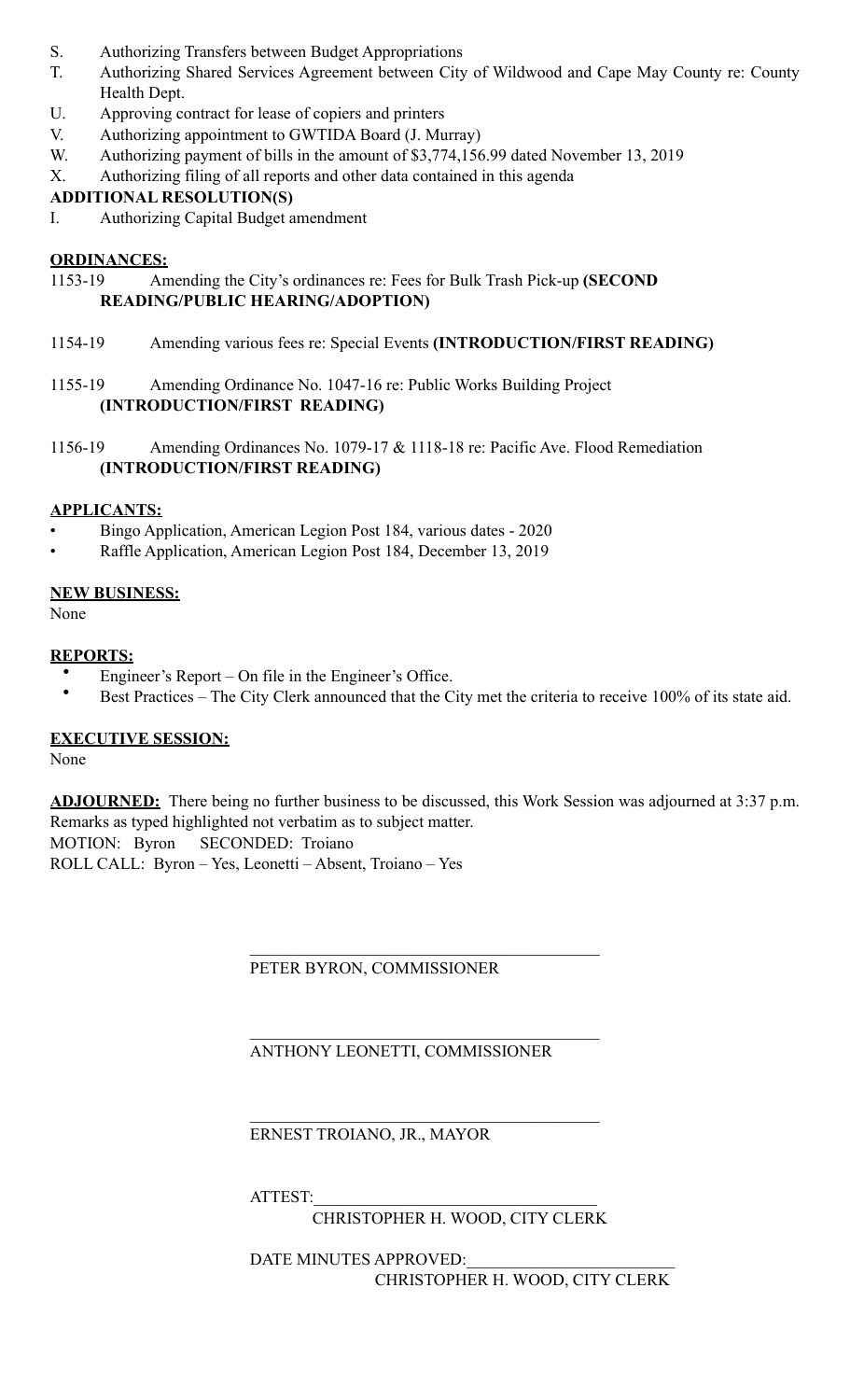## **REGULAR COMMISSION MINUTES OF THE WILDWOOD COMMISSIONERS IN THE COUNTY OF CAPE MAY, NEW JERSEY**

Wednesday, November 13, 2019 Commissioner's Meeting Room Time: 3:38 p.m.

### **MEETING CALLED**

Meeting called to order by the Mayor.

### **PLEDGE OF ALLEGIANCE**

City Clerk leads in the Pledge of Allegiance to the Flag.

### **ROLL CALL**

City Clerk called the roll and the following Commissioners answered to their names: Byron – here, Leonetti – absent, Troiano - here

### **OTHERS ATTENDING**

Mary Bittner, Solicitor C. Groon, Admin. J. Oris, RVE R. Regalbuto, Police Chief C. D'Amico, PW Dir. Christopher H. Wood, City Clerk

### **OPEN PUBLIC MEETING ANNOUNCEMENT**

As per N.J.S.A. 10:4-12, City Clerk read the Open Public Meetings Act Announcement.

### **EARLY PUBLIC COMMENT:**

• None

#### **APPROVAL OF MINUTES:**

- October 23, 2019 Work Session
- October 23, 2019 Regular Meeting

MOTION: Troiano SECOND: Byron ROLL CALL: Byron – Yes, Leonetti –Absent, Troiano – Yes

**RESOLUTIONS**: City Clerk read the resolutions listed on the agenda.

- 344-11-19 Authorizing refund of 2019 Fourth Quarter taxes on Bl. 66 L.37 COOOA due to overpayment (\$1,360.63)
- 345-11-19 Authorizing three-year Agreement between City of Wildwood and UAW Local 2327
- 346-11-19 Approving increased contract of Remington and Vernick Engineers for "Cedar Ave. Roadway Improvements" (\$10,000.00 increase to \$79,000.00)
- 347-11-19 Authorizing Remington and Vernick Engineers to proceed with construction, observation, administration and management Services re: Repairs of the Boardwalk (\$25,000.00)
- 348-11-19 Authorizing Tax Collector to issue Duplicated Tax Certificate to Bl. 92, L. 15
- 349-11-19 Authorizing Cancellation of Capital Improvements Appropriations
- 350-11-19 Requesting approval of Items of Revenue and Appropriation re: Cooperative Housing
- 351-11-19 Requesting approval of Items of Revenue and Appropriation re: JIF Cyber Risk Management
- 352-11-19 Authorizing refund of 2019 Fourth Quarter Taxes due to overpayment (various)
- 353-11-19 Authorizing increase in contract for Remington and Vernick Engineers re: Cedar Ave. Storm and
- Sanitary Sewer Improvements (\$20,000.00 increase to \$43,500.00)
- 354-11-19 Authorizing return of escrow balance deposits (various)
- 355-11-19 Authorizing refund of construction permit for 119 E. Hildreth Ave. (\$79.00)
- 356-11-19 Authorizing online auction for abandoned/unclaimed vehicles beginning December 4, 2019
- 357-11-19 Authorizing Remington and Vernick Engineers to proceed with engineering, design, construction and observation services for "Emergency Replacement of Sewer Main in Rio Grande/Old Rio Grande Ave." (\$10,000.00)
- 358-11-19 Approving easement between GWTIDA and City of Wildwood re: Parking Lot Pumping Station
- 359-11-19 Authorizing Remington and Vernick Engineers to proceed with construction, observation,
- administration and management services re: Capital Improvements on various city buildings

(\$25,000.00)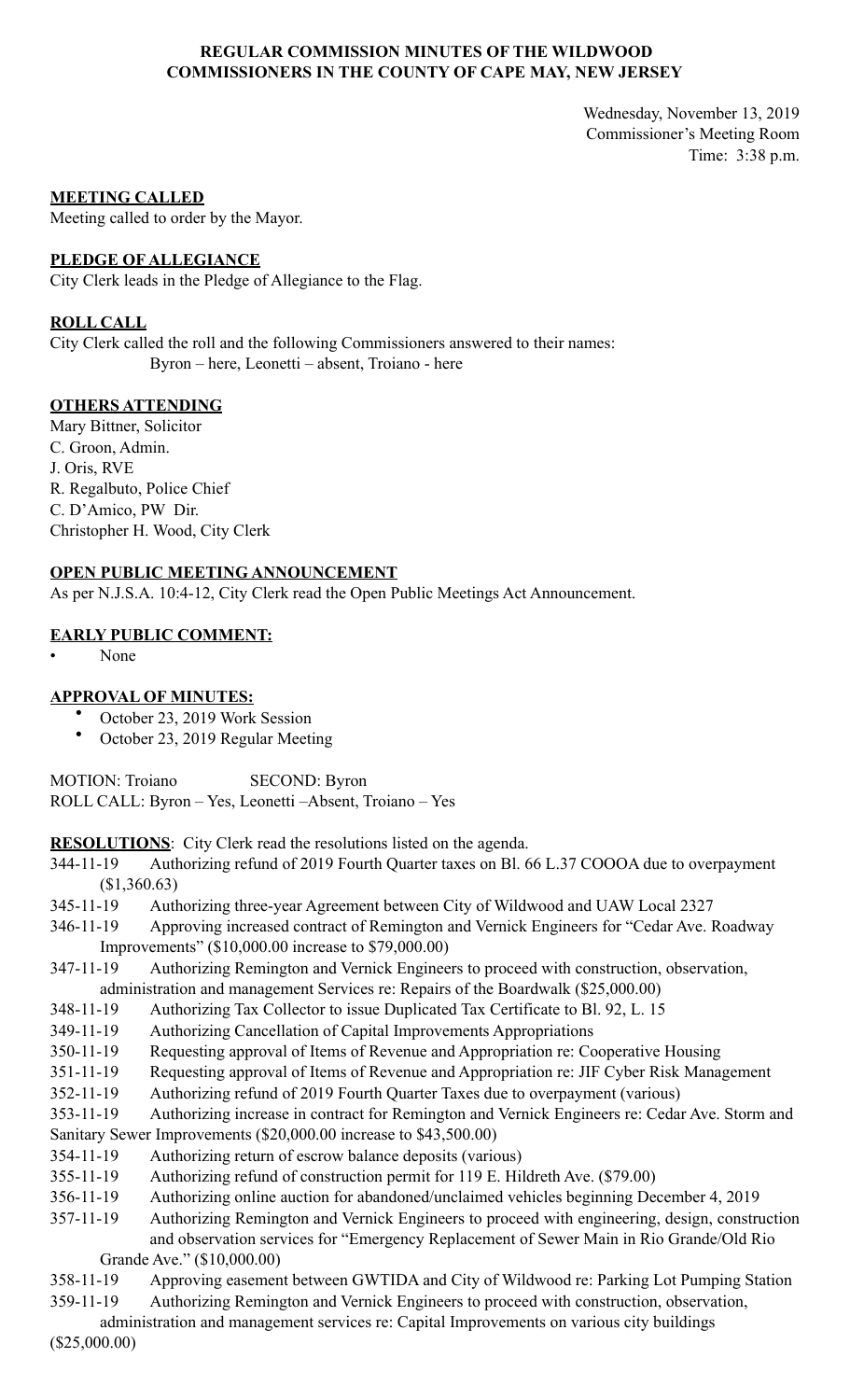360-11-19 Authorizing Transfers between Budget Appropriations

361-11-19 Authorizing Shared Services Agreement between City of Wildwood and Cape May County re: County Health Dept.

362-11-19 Approving contract for lease of copiers and printers

363-11-19 Authorizing appointment to GWTIDA Board (J. Murray)

364-11-19 Authorizing payment of bills in the amount of \$3,774,156.99 dated November 13, 2019

365-11-19 Authorizing filing of all reports and other data contained in this agenda

366-11-19 Authorizing Capital Budget amendment

MOTION: Troiano SECOND: Byron ROLL CALL: Byron – Yes, Leonetti –Absent, Troiano – Yes

## **ORDINANCES:**

1153-19 Amending the City's ordinances re: Fees for Bulk Trash Pick-up **(SECOND READING/PUBLIC HEARING/ADOPTION)**  MOTION TO OPEN THE PUBLIC HEARING: Troiano SECOND: Byron ROLL CALL: Byron – Yes, Leonetti –Absent, Troiano – Yes No Public Comment.

MOTION TO CLOSE THE PUBLIC HEARING: Troiano SECOND: Byron ROLL CALL: Byron – Yes, Leonetti –Absent, Troiano – Yes

MOTION TO ADOPT: Troiano SECOND: Byron ROLL CALL: Byron – Yes, Leonetti –Absent, Troiano – Yes The Mayor announced that Ordinance 1153-19 has passed Second Reading.

1154-19 Amending various fees re: Special Events **(INTRODUCTION/FIRST READING)** MOTION TO INTRODUCE: Troiano SECOND: Byron ROLL CALL: Byron – Yes, Leonetti –Absent, Troiano – Yes The Mayor announced that Ordinance 1154-19 has passed First Reading.

1155-19 Amending Ordinance No. 1047-16 re: Public Works Building Project **(INTRODUCTION/FIRST READING)**  MOTION TO INTRODUCE: Troiano SECOND: Byron ROLL CALL: Byron – Yes, Leonetti –Absent, Troiano – Yes The Mayor announced that Ordinance 1155-19 has passed First Reading.

1156-19 Amending Ordinances No. 1079-17 & 1118-18 re: Pacific Ave. Flood Remediation **(INTRODUCTION/FIRST READING)**  MOTION TO INTRODUCE: Troiano SECOND: Byron ROLL CALL: Byron – Yes, Leonetti –Absent, Troiano – Yes The Mayor announced that Ordinance 1156-19 has passed First Reading.

**PUBLIC COMMENT:** During regularly scheduled Board of Commissioners Meeting. Remarks are limited to five (5) minutes per person. The City Clerk will be keeper of time and advise speaker when time has expired. Each member of the public will be permitted to speak only once per meeting. Criticism of public employees will be directed to the Human Resources Department during work hours only. None.

## **ADJOURNED:**

There being no further business to discuss, this meeting was adjourned at 3:41 pm. Remarks as typed highlighted not verbatim as to subject matter.

MOTION: Byron SECOND: Troiano

ROLL CALL: Byron – Yes, Leonetti – Yes, Troiano – Yes

Peter Byron, COMMISSIONER

 $\mathcal{L}_\text{max}$ Anthony Leonetti, COMMISSIONER